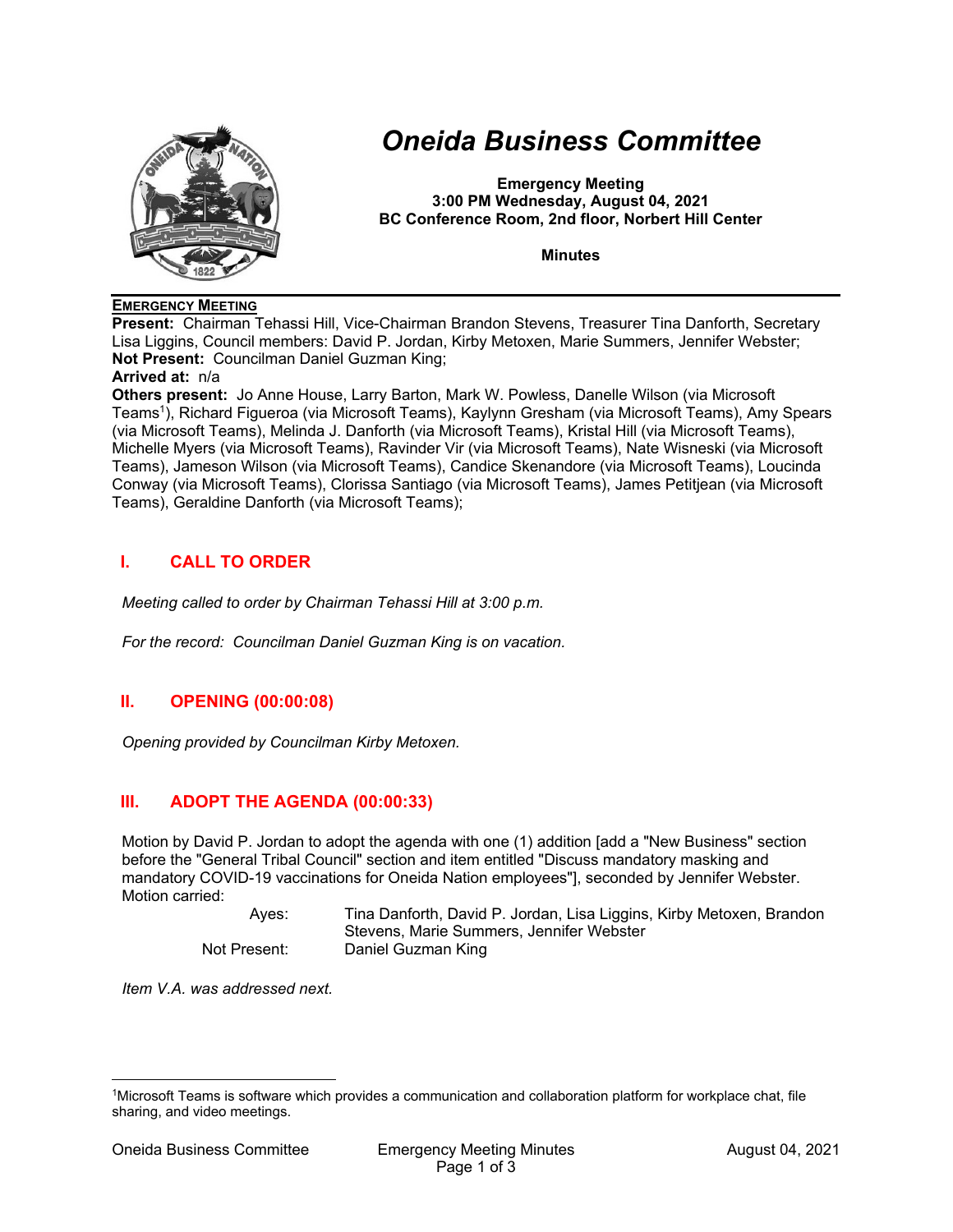#### **IV. NEW BUSINESS**

**A. Discuss mandatory masking and mandatory COVID-19 vaccinations for Oneida Nation employees (00:45:35)**  Sponsor: Jennifer Webster, Councilwoman

*Secretary Lisa Liggins left at 3:46 p.m.* 

*Secretary Lisa Liggins returned at 3:49 p.m.* 

Motion by Tina Danforth to support the mask mandate as discussed and described and by Public Health today and that it go into effect by Friday at noon, seconded by David P. Jordan. Motion carried: Ayes: Tina Danforth, David P. Jordan, Lisa Liggins, Brandon Stevens,

| Ayes.        | Tina Daniorui, David |
|--------------|----------------------|
|              | Jennifer Webster     |
| Opposed:     | Kirby Metoxen        |
| Abstained:   | <b>Marie Summers</b> |
| Not Present: | Daniel Guzman King   |

Motion by Lisa Liggins to direct the Chief Financial Officer and HR Area Manager to bring preliminary information to the August 11, 2021, regular Business Committee meeting regarding possible funding for an employee incentive for front-line workers, seconded by Jennifer Webster. Motion carried:

 Ayes: Tina Danforth, David P. Jordan, Lisa Liggins, Kirby Metoxen, Brandon Stevens, Marie Summers, Jennifer Webster Not Present: Daniel Guzman King